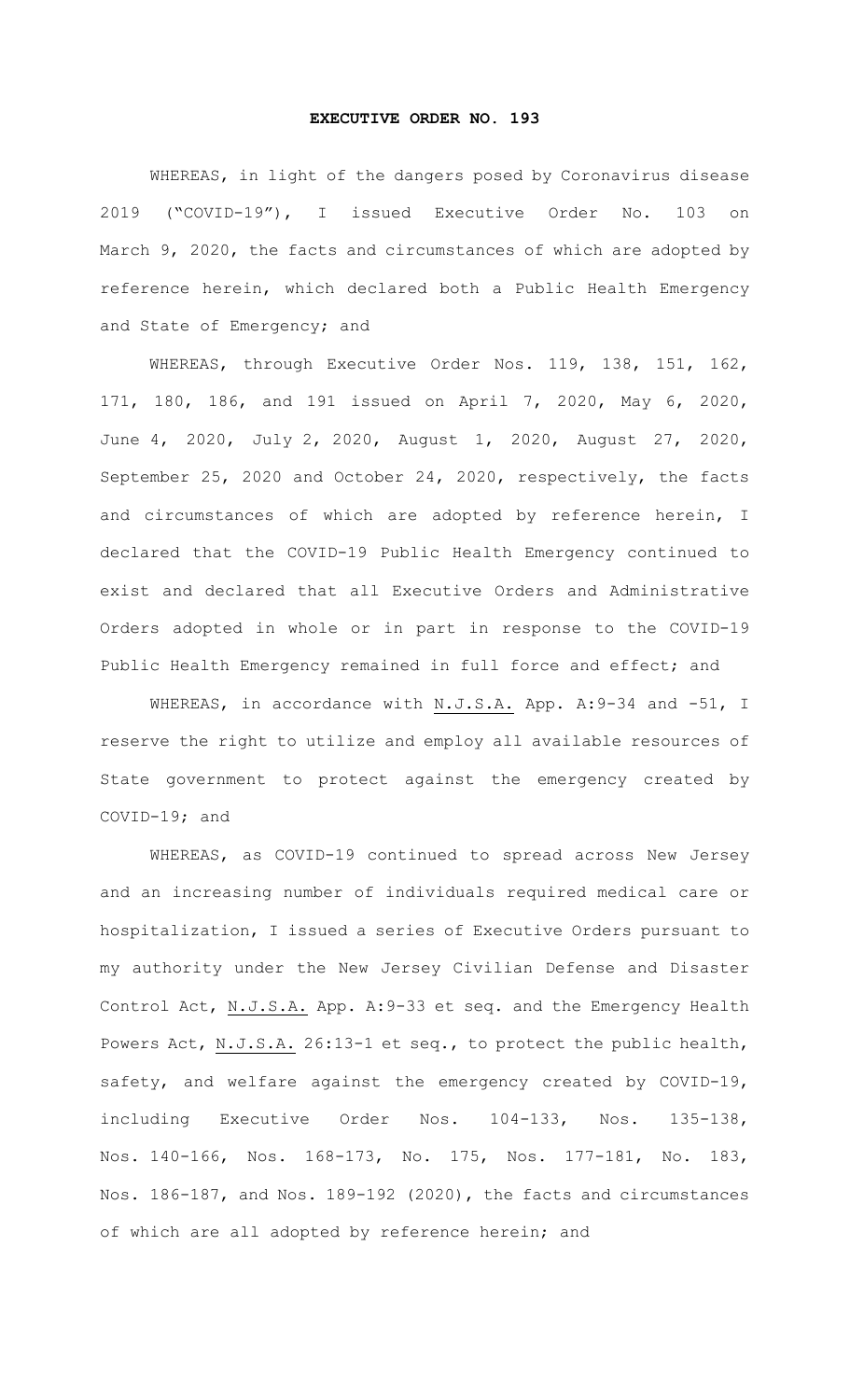WHEREAS, as of November 2, 2020, according to the World Health Organization, there were over 46,403,000 confirmed cases of COVID-19 worldwide, with over 1, 198,000 of those cases having resulted in death; and

WHEREAS, as of November 2, 2020, according to the Centers for Disease Control and Prevention ("CDC"), there were over 9,182,000 confirmed cases of COVID-19 in the United States, with over 565,000 of those cases having resulted in death; and

WHEREAS, as of November 2, 2020, there were over 240,000 positive cases of COVID-19 in New Jersey, with at least 14,564 of those cases having resulted in death; and

WHEREAS, there have been positive cases of COVID-19 in every county in New Jersey, and there have been deaths relating to COVID-19 in every county in New Jersey; and

WHEREAS, on March 19, 2020, I issued Executive Order No. 105, which declared that certain elections set to take place in March and April were postponed until May 12, 2020, because allowing those elections to proceed as they were originally planned during this unprecedented COVID-19 health crisis would create hardships and health risks for voters, poll workers, and candidates alike; and

WHEREAS, pursuant to Executive Order No. 120 (2020), the primary election set to take place on June 2, 2020, was postponed until July 7, 2020 ("July Primary Election"), because preparing for the election to take place in June during the potential height of the COVID-19 emergency would have negatively impacted election officials' preparation efforts; and

WHEREAS, on May 15, 2020, I issued Executive Order No. 144, which declared that the July Primary Election would be conducted primarily via vote-by-mail ballots with a minimum number of polling places open in each municipality; and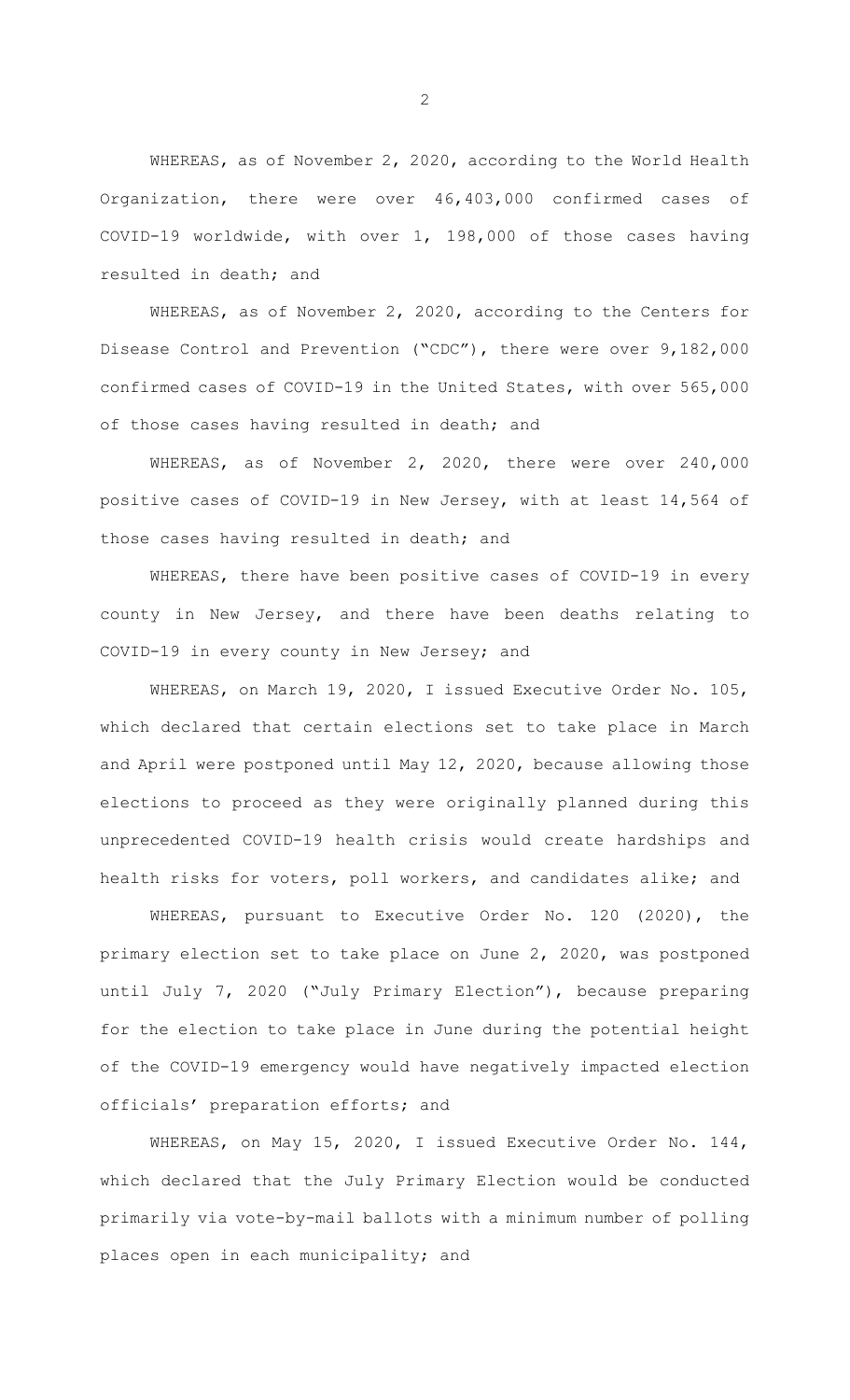WHEREAS, I issued Executive Order No. 164 (2020), which postponed any election scheduled between July 7, 2020 and November 3, 2020, until November 3, 2020, and declared that no other elections may be held or proceed prior to November 3, 2020; and

WHEREAS, Executive Order No. 144 (2020) extended the deadline to certify election results under N.J.S.A. 19:23-55 by five (5) days to account for the revised timeframe that Boards of Elections had to receive vote-by-mail ballots, thereby extending the certification deadline to July 24, 2020; and

WHEREAS, on August 14, 2020, I issued Executive Order No. 177, the facts and circumstances of which are adopted by reference herein, which established the voting procedures for the general election on November 3, 2020 ("November General Election") and declared that the election would be conducted primarily by vote-by-mail; and

WHEREAS, to accommodate the increase in vote-by-mail ballots, Executive Order No. 177 (2020) delayed the meeting of the county Board of Canvassers to certify the results of the November General Election until no later than November 20, 2020; and

WHEREAS, on August 25, 2020, I issued Executive Order No. 179, making modifications to Executive Order No. 177 (2020) to ensure enough time to complete preparations for the November General Election and minimize voter confusion, the facts and circumstances of which are adopted by reference herein; and

WHEREAS, legislation subsequently codified the standards adopted by Executive Order and addressed other issues relating to upcoming elections; and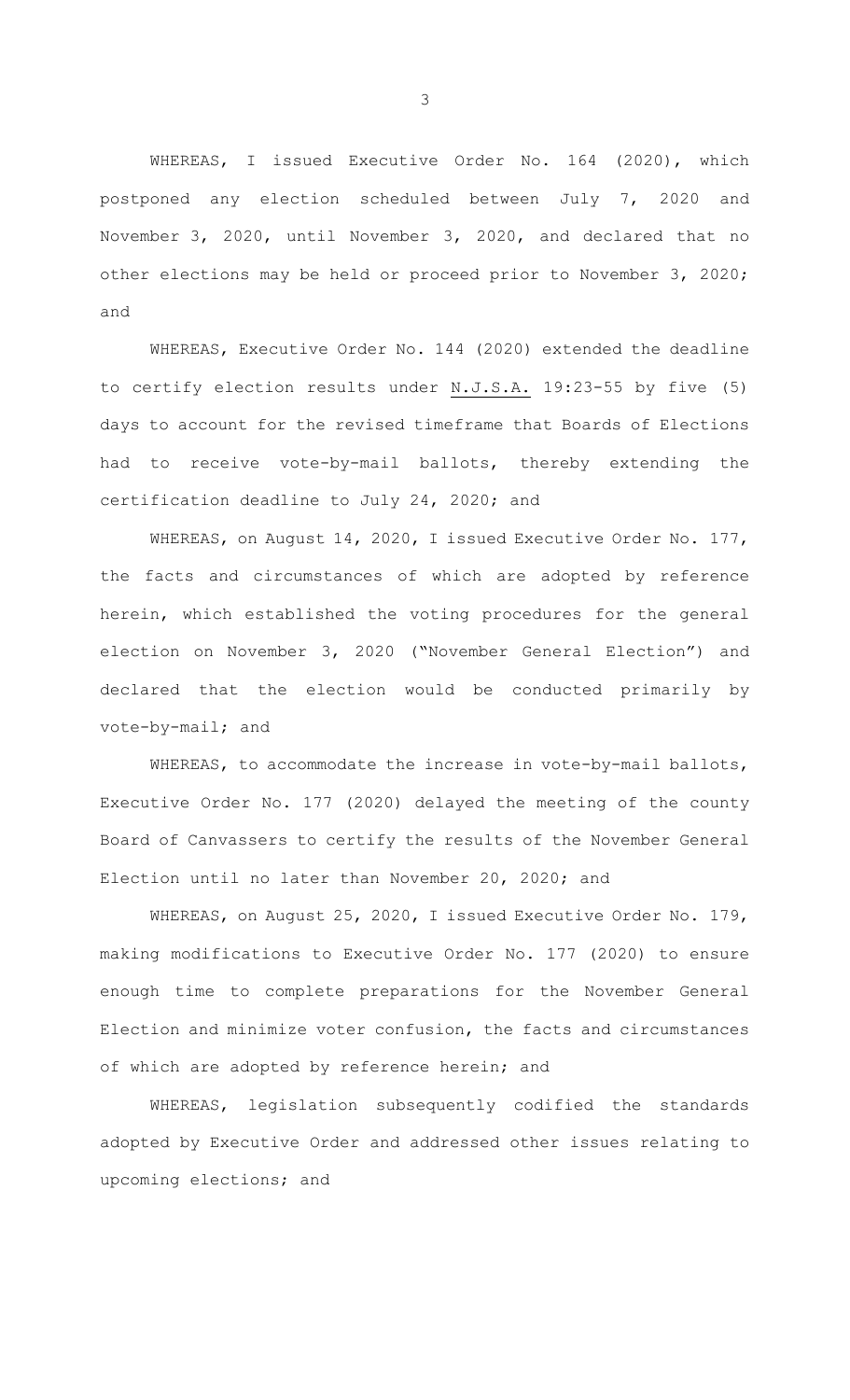WHEREAS, N.J.S.A. 40:45-19 requires a run-off election in any municipal election held under N.J.S.A. 40:45-18 if a candidate does not receive a majority of the votes cast, in the case of a mayoral election, or if a sufficient number of candidates do not receive a majority of the votes cast, in the case of a councilman-at-larger, commissioner, or village trustee election; and

WHEREAS, pursuant to N.J.S.A. 40:45-19, run-off elections resulting from municipal elections occurring on the day of the November General Election shall be held on the Tuesday following the first Monday in December; and

WHEREAS, the delayed deadline to certify the November General Election results will reduce the time elections officials have to prepare for any run-off election required by N.J.S.A. 40:45-19; and

WHEREAS, election officials require flexibility and sufficient lead time to adapt their locality's voting infrastructure to confront the magnitude of the public health and safety risks of the COVID-19 pandemic; and

WHEREAS, failing to take proactive actions to mitigate the adverse impacts of the current health crisis on any upcoming runoff elections carries the risk of disenfranchising citizens; and

WHEREAS, social distancing measures are required for a period of as-yet-undetermined duration, and the COVID-19 outbreak may have significant effects on New Jersey's voting systems as long as social distancing measures are in place and for some time thereafter; and

WHEREAS, failing to offer voters a ready alternative to reporting to public polling locations to vote in any upcoming run-off elections in the midst of the COVID-19 crisis will hinder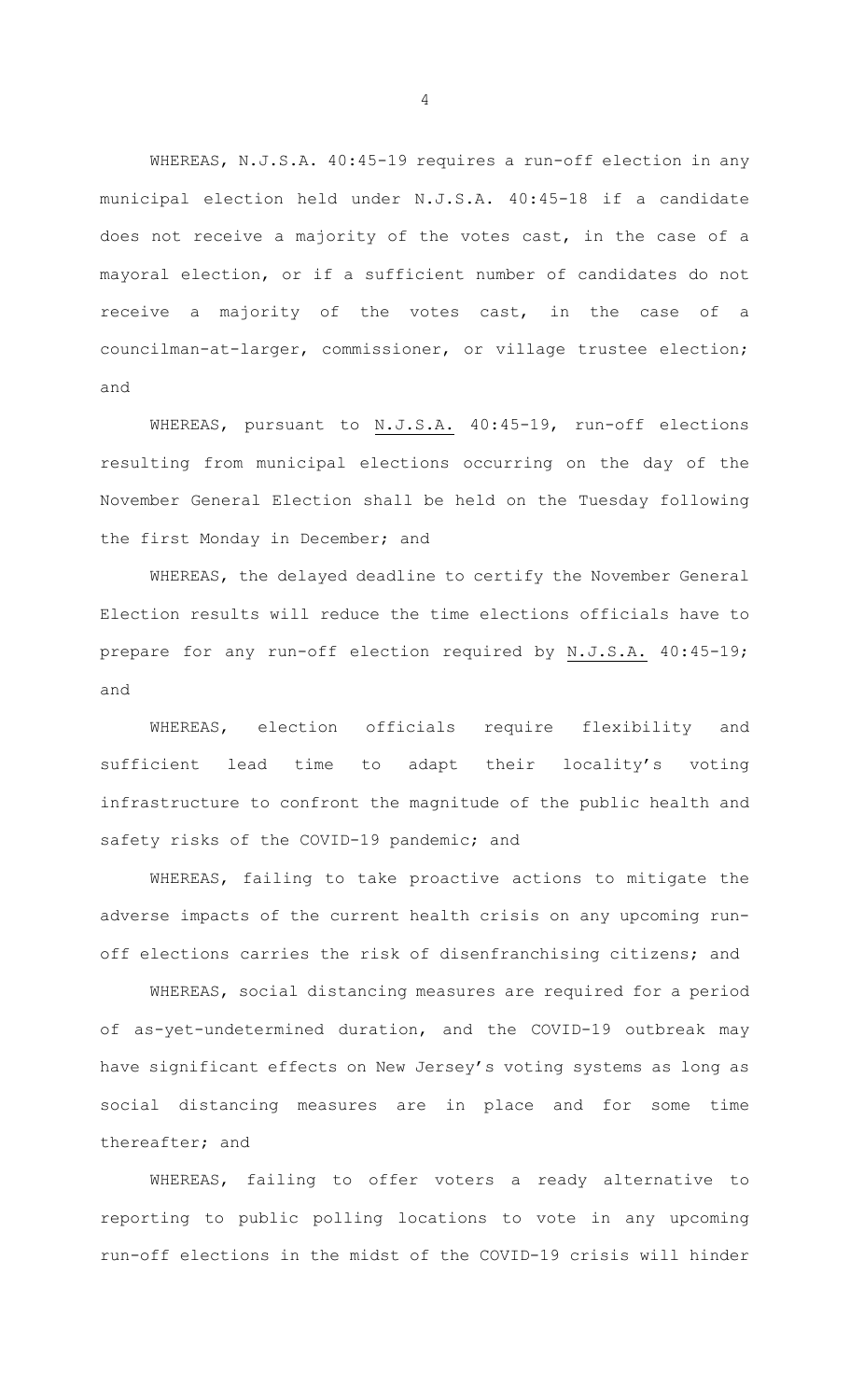public participation in the democratic process, particularly among elderly and immune-compromised voters, and undermine the legislative intent of provisions such as N.J.S.A. 19:8-2 and 19:8-3.1, which are designed to ensure that such voters can exercise their right to vote; and

WHEREAS, a temporary delay in any upcoming run-off elections will give the county and municipal election officials enough time to send vote-by-mail ballots to all registered voters for these elections, allowing voters to exercise their constitutional franchise without jeopardizing their health and safety; and

WHEREAS, to prepare vote-by-mail ballots for all registered voters in any upcoming run-off elections, county and municipal election officials need sufficient preparation time; and

WHEREAS, the COVID-19 emergency and its impact are likely to extend for an as-yet-undetermined period of time; and

WHEREAS, states generally have discretion to dictate the time, manner, and place of elections in the absence of controlling federal law; and WHEREAS, the Constitution and statutes of the State of New Jersey, particularly the provisions of N.J.S.A. 26:13-1 et seq., N.J.S.A. App. A: 9-33 et seq., N.J.S.A. 38A:3-6.1, and N.J.S.A. 38A:2-4 and all amendments and supplements thereto, confer upon the Governor of the State of New Jersey certain emergency powers, which I have invoked;

NOW, THEREFORE, I, PHILIP D. MURPHY, Governor of the State of New Jersey, by virtue of the authority vested in me by the Constitution and by the Statutes of this State, do hereby ORDER and DIRECT: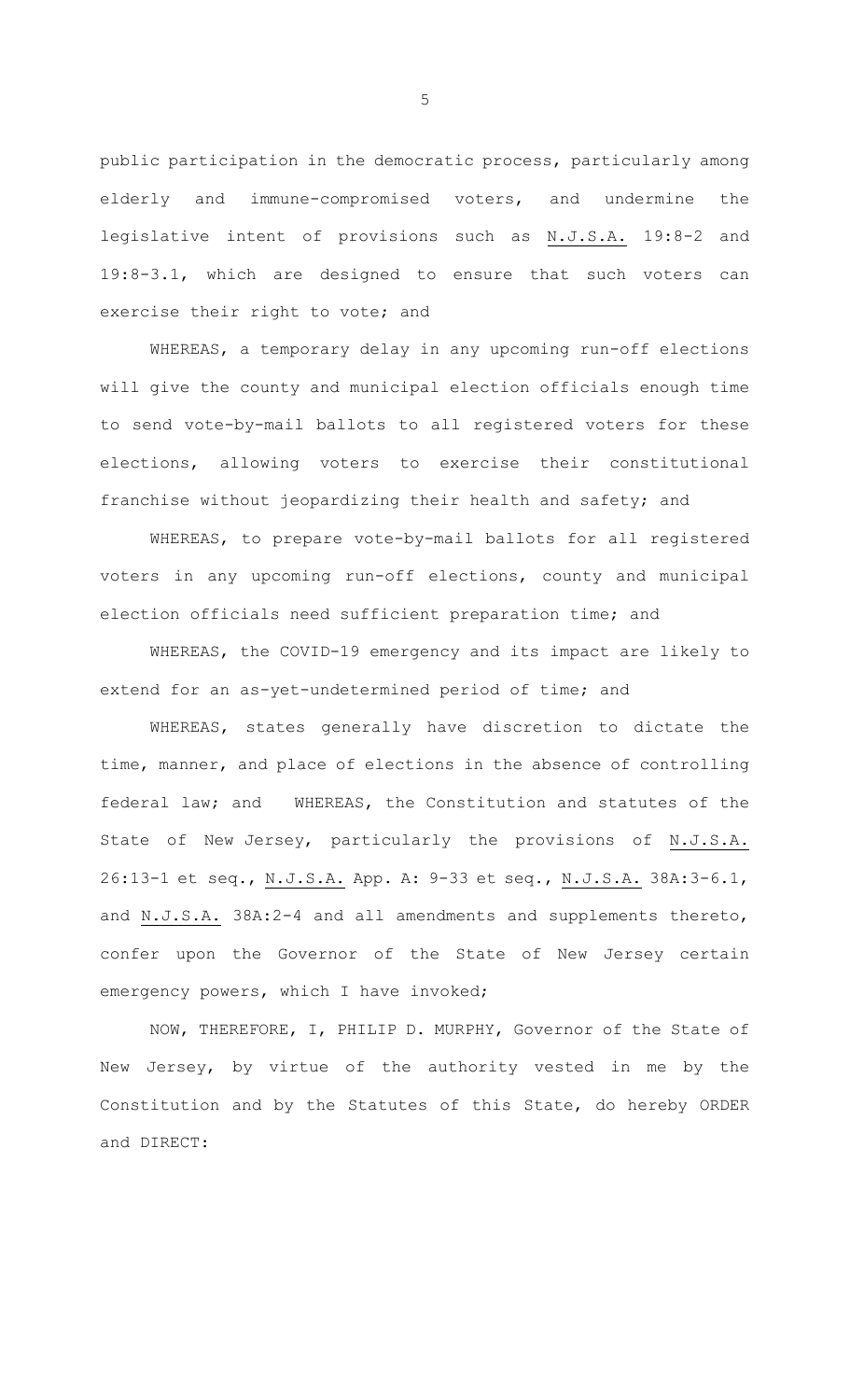1. Any run-off elections resulting from municipal elections held on the November General Election and required under N.J.S.A. 40:45-19, shall be postponed and rescheduled for Tuesday, December 15, 2020.

2. Run-off elections required under N.J.S.A. 40:45-19 shall be conducted primarily via vote-by-mail ballots, which will be sent to all "Active" registered voters without the need for an application to receive a vote-by-mail ballot.

3. All vote-by-mail return envelopes shall have prepaid First-Class postage to facilitate the proper delivery of all cast vote-by-mail ballots.

4. The requirements of N.J.S.A. 19:14-25 that sample ballots be sent shall be suspended. In lieu of sending a sample ballot, the appropriate county official, as identified in N.J.S.A. 19:14-25, shall send notice to all "Active" voters, pursuant to N.J.S.A. 19:14-21, who have not returned their vote-by-mail ballot at the time of the sending of the notice, advising of the voter's polling place, the URL to the Division of Election's website that contains polling place information, locations of secure ballot drop boxes within the municipality, information on where to obtain a sample ballot prior to the election, a statement indicating that a sample ballot will be available at the polling place on the day of the election, and, if applicable, information on a county website where a sample ballot may be viewed. This notice in lieu of a sample ballot shall be sent return receipt requested as required by N.J.S.A. 19:14-23. The time to mail the notice in lieu of a sample ballot, under N.J.S.A. 19:14-25, shall be modified such that the notices are to be mailed by December 4, 2020.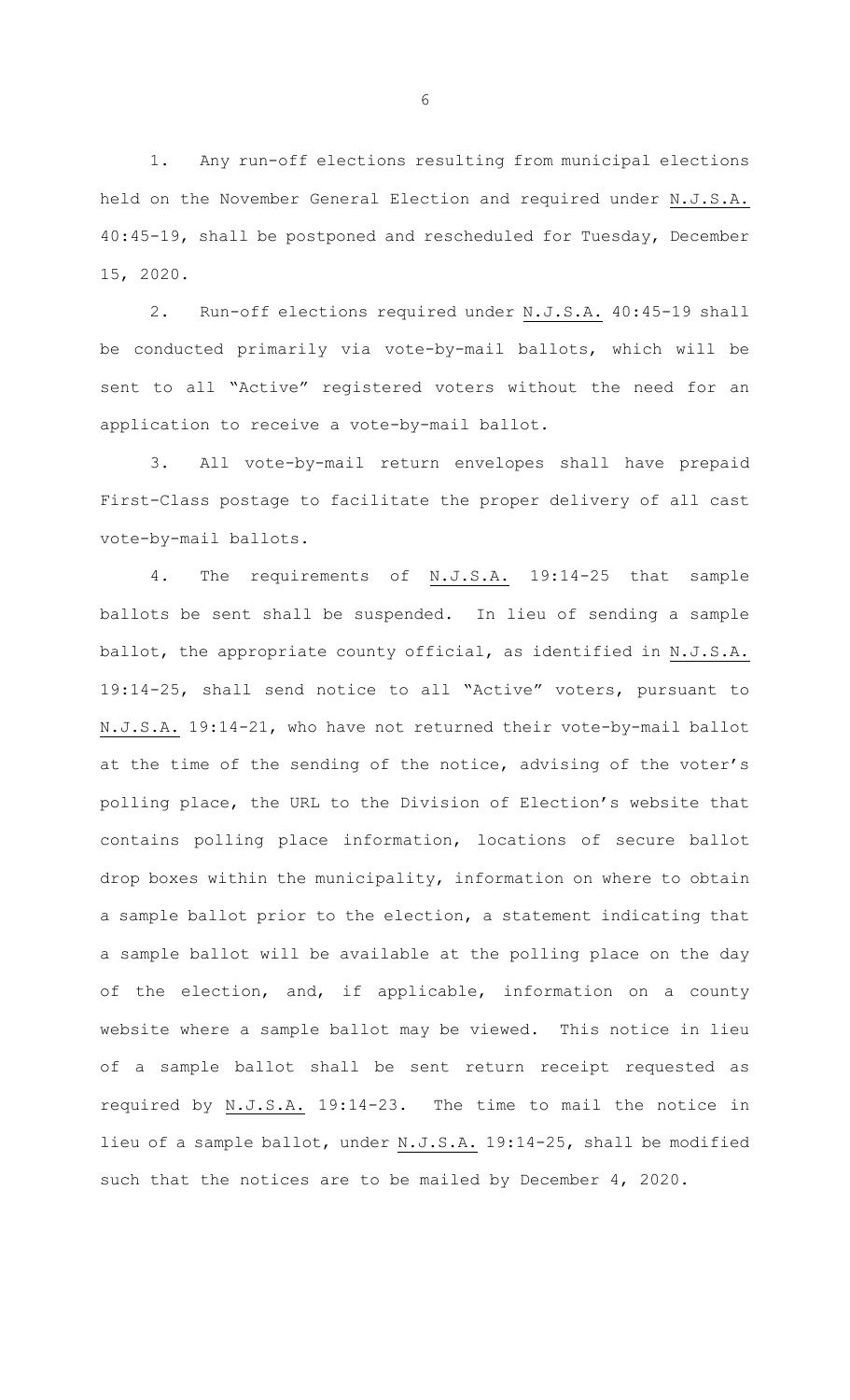5. If the municipality has a ballot drop box(es), the ballot drop box(es) shall be opened for use in the run-off election. Each municipality holding a run-off election shall, to the extent possible, use the polling places used for the November General Election, but in no case shall open less than the number of polling places used in the November General Election. Further, if any school was used as a polling place in the November General Election by a municipality needing to hold a run-off election on December 15, 2020, then all schools located in the municipality must not conduct in-person instruction, nor provide in-person day care, on December 15, 2020, such that any school used as a polling place in the November General Election may be used as a polling place on December 15, 2020. Schools located in a municipality needing to hold a run-off election December 15, 2020 may provide remote instruction pursuant to N.J.S.A. 18A:7F-9. County Boards of Elections must ensure that polling places and poll workers implement, at a minimum, the following requirements:

- a. Limit occupancy within all polling places to a number that permits voters to maintain a distance of six feet between each other and poll workers at any time;
- b. Ensure six feet of distance between voters and ensure six feet of distance between voters and poll workers through the demarcation of six feet of spacing in voter lines and poll worker stations to demonstrate appropriate spacing for social distancing;
- c. Require infection control practices, such as regular hand washing, coughing and sneezing etiquette, and proper tissue usage and disposal;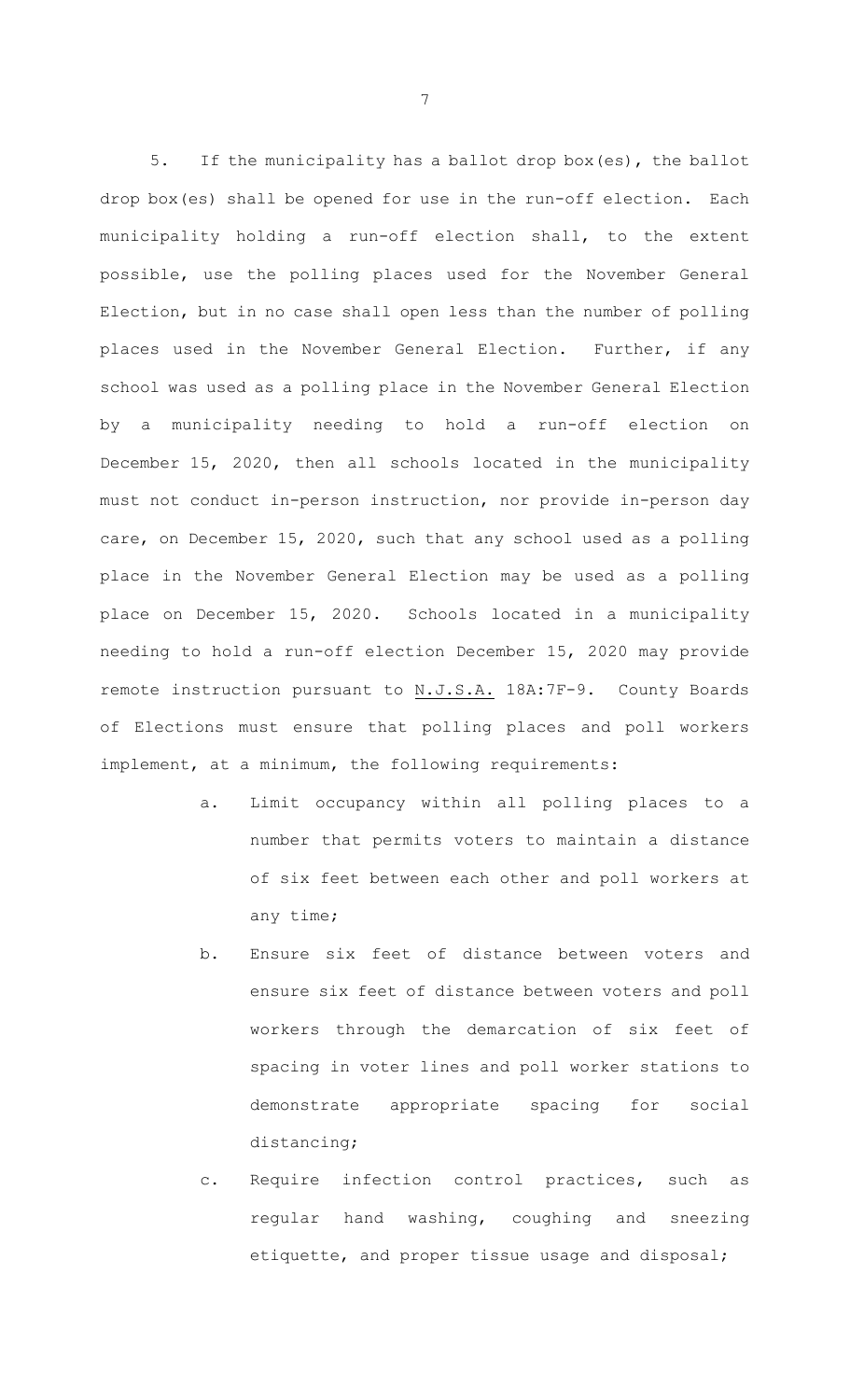- d. Provide poll workers break time for repeated handwashing throughout their shifts;
- e. Require frequent sanitization of high-touch areas in polling places consistent with CDC guidelines as of the date of the election;
- f. Place conspicuous signage at entrances and throughout the polling place alerting poll workers and voters to the required six feet of physical distance;
- g. Provide sanitization materials, such as hand sanitizer and sanitizing wipes, to poll workers, voters, and those accompanying voters;
- h. Require poll workers to adhere to CDC guidelines as of the date of the election regarding face coverings while in the polling place, except where doing so would inhibit that individual's health, and require poll workers to wear gloves when in contact with voters and those accompanying voters. County Boards of Elections must provide any required face coverings and gloves for poll workers, without charge to the poll workers. If a poll worker refuses to wear a required cloth face covering for non-medical reasons, then a county Board of Elections may decline entry to the individual. Nothing herein should prevent a poll worker from wearing a surgical grade mask or other more protective face covering if the individual is already in possession of such equipment. Where a poll worker declines to wear a required face covering at a polling place due to a medical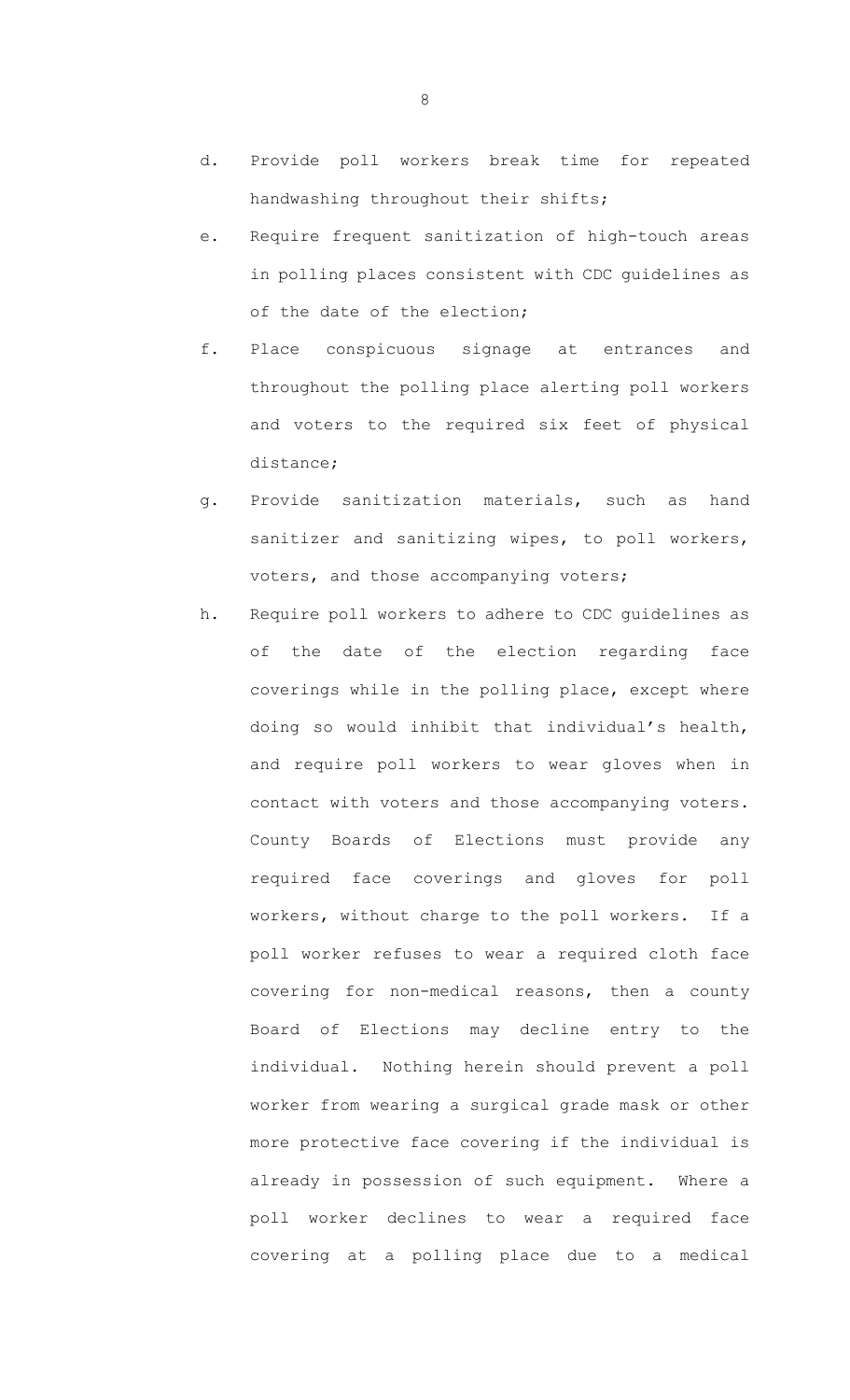condition that inhibits such usage, they shall not be required to produce medical documentation verifying the stated condition;

- i. Require appointed challengers to adhere to CDC guidelines as of the date of the election regarding face coverings while in the polling places and while in any location where the challenger is serving in such a capacity, such as while observing the counting of ballots. If an appointed challenger refuses to wear a required cloth face covering, then a county Board of Elections may decline entry to the individual; and
- j. Strongly encourage voters and those accompanying voters to adhere to any CDC guidelines as of the date of the election regarding face coverings while inside polling places except where doing so would inhibit that individual's health. County Boards of Elections may provide such face coverings for voters and those accompanying voters, without charge to them. If a voter or person accompanying a voter refuses to comply with the CDC guidelines, a poll worker shall not deny entry to the voter or person. Nothing herein should prevent a voter from wearing a surgical grade mask or other more protective face covering if the individual is already in possession of such equipment.

6. The Secretary of State may modify the requirements of N.J.S.A. 19:31-21 concerning the use of poll books and the information contained therein as necessary to address the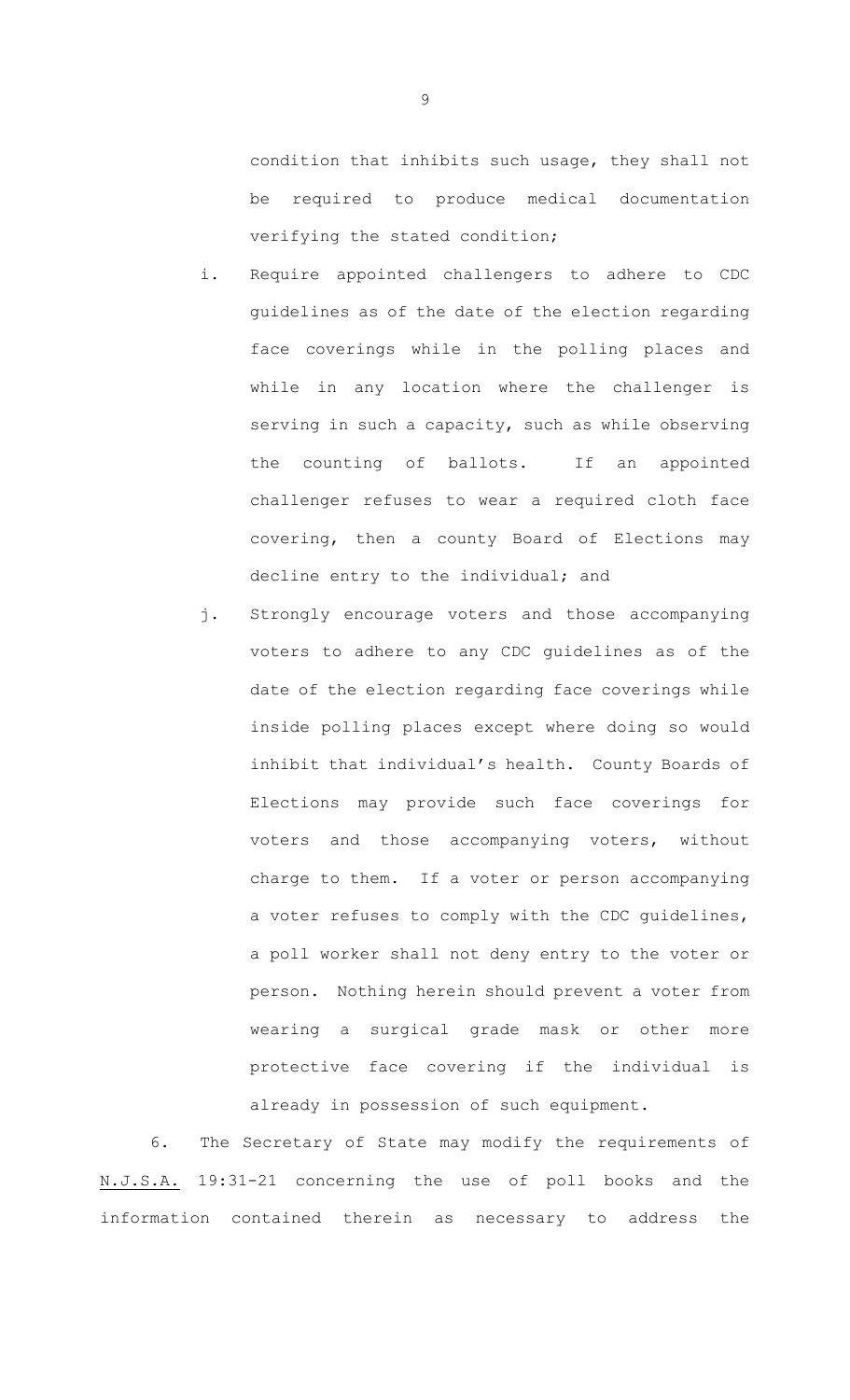procedure by which the run-off election will be conducted under this Order, and the needs resulting therefrom.

7. Any voter who appears at a polling place on the day of the run-off election and does not return a voted mail-in ballot, pursuant to paragraph 8 of the Order, shall vote via a provisional ballot, except that accommodations will be made for voters with disabilities.

8. Pursuant to N.J.S.A. 19:63-16, the county Boards of Elections shall designate each polling place as a location to receive voted mail-in ballots. A voter may return only the mail-in ballot that they personally voted to their designated polling place. The Secretary of State's Guide to Processing An In-Person Voter At The Polling Place On Election Day shall apply to any municipal run-off election held on December 15, 2020.

9. Each polling place shall have signage that provides the location of all ballot drop boxes in the municipality in which the polling place is located.

10. The notice provision of N.J.S.A. 40:45-12 is modified as follows to allow for the timely printing and mailing of the vote-by-mail ballots. The notice to the candidates or groups of candidates required by N.J.S.A. 40:45-12, shall be made by email and phone immediately following the certification of the results of the November General Election resulting in the run-off election. The ballot draw must not take place within 24 hours from the date and time the notice was sent to the candidates or groups of candidates. The county clerk shall send the vote-by-mail ballots by first-class mail to all "Active" voters on or before November 27, 2020.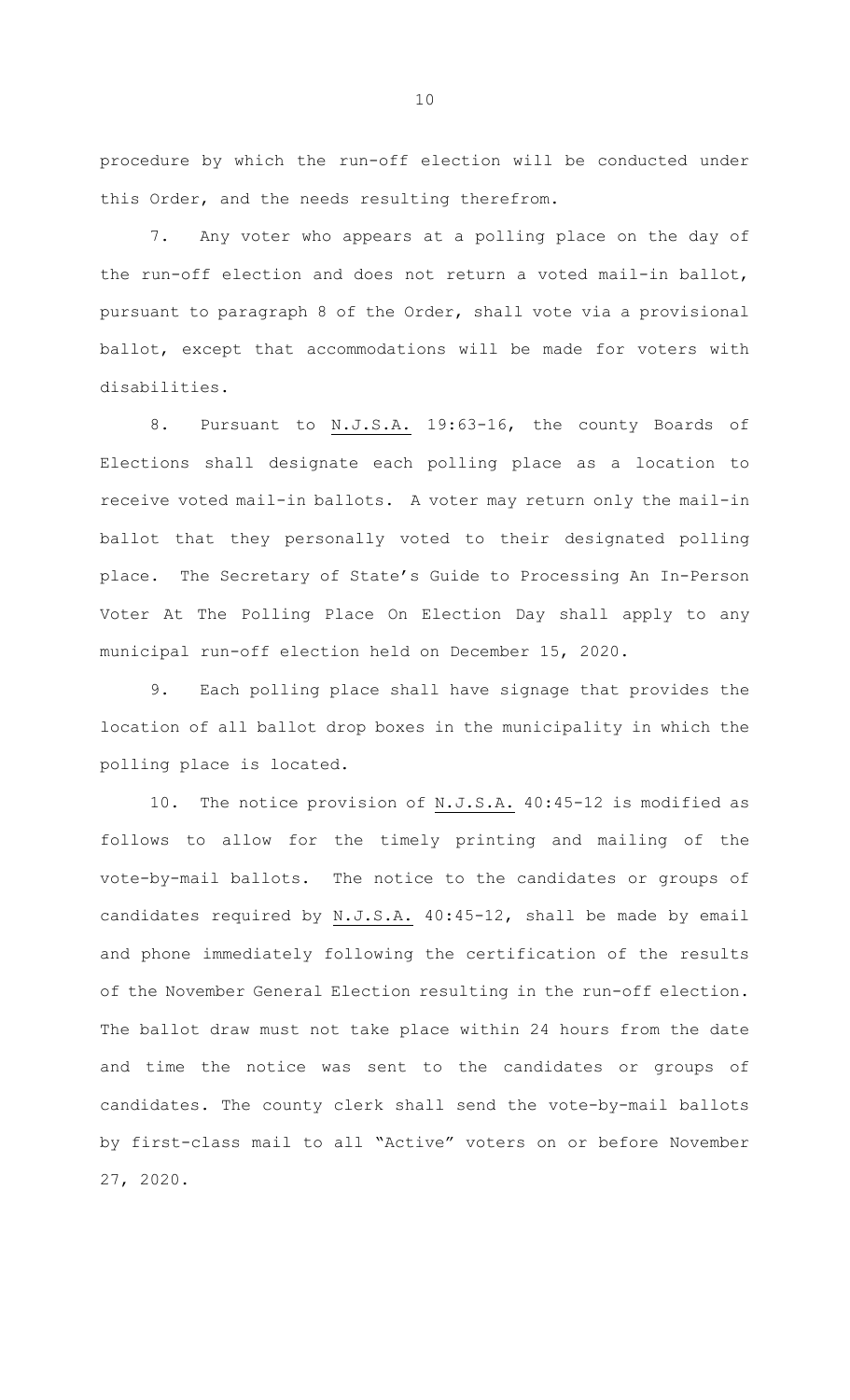11. Vote-by-mail ballots shall be processed and canvassed in accordance with guidelines provided by the CDC, the New Jersey Department of Health, and the respective county departments of health.

12. To account for the increase in vote-by-mail ballots and to provide the county Boards of Elections sufficient time to canvass the returned ballots, the ballot return deadline in N.J.S.A. 19:63-22 is hereby suspended. Every vote-by-mail ballot that is postmarked on or before December 15, 2020, that is received by December 17, 2020, at 8:00 p.m. shall be considered valid and shall be canvassed, assuming the ballot meets all other statutory requirements. Additionally, every ballot without a postmark, and ballots mis-marked and confirmed by the post office that those ballots were received by the post office on or before December 15, 2020, that is received by the county Boards of Elections from the United States Postal Service within forty-eight (48) hours of the closing of polls on December 15, 2020, shall be considered valid and shall be canvassed, assuming the ballot meets all other statutory requirements.

13. The county Boards of Elections may continue the counting of ballots beyond the close of polls on December 15, 2020, and may only adjourn counting after 11:00 p.m. on December 15, 2020, and must resume counting at 9:00 a.m. on December 16, 2020, and continue every business day thereafter, until the counting is completed within the limits of this Order.

14. To expedite the signature-verification process outlined in N.J.S.A. 19:63-17, the county Boards of Elections shall meet at least one (1) day per week starting November 30, 2020. Voters whose ballots are rejected pursuant to N.J.S.A. 19:63-17, for a missing or discrepant signature, shall be given the opportunity to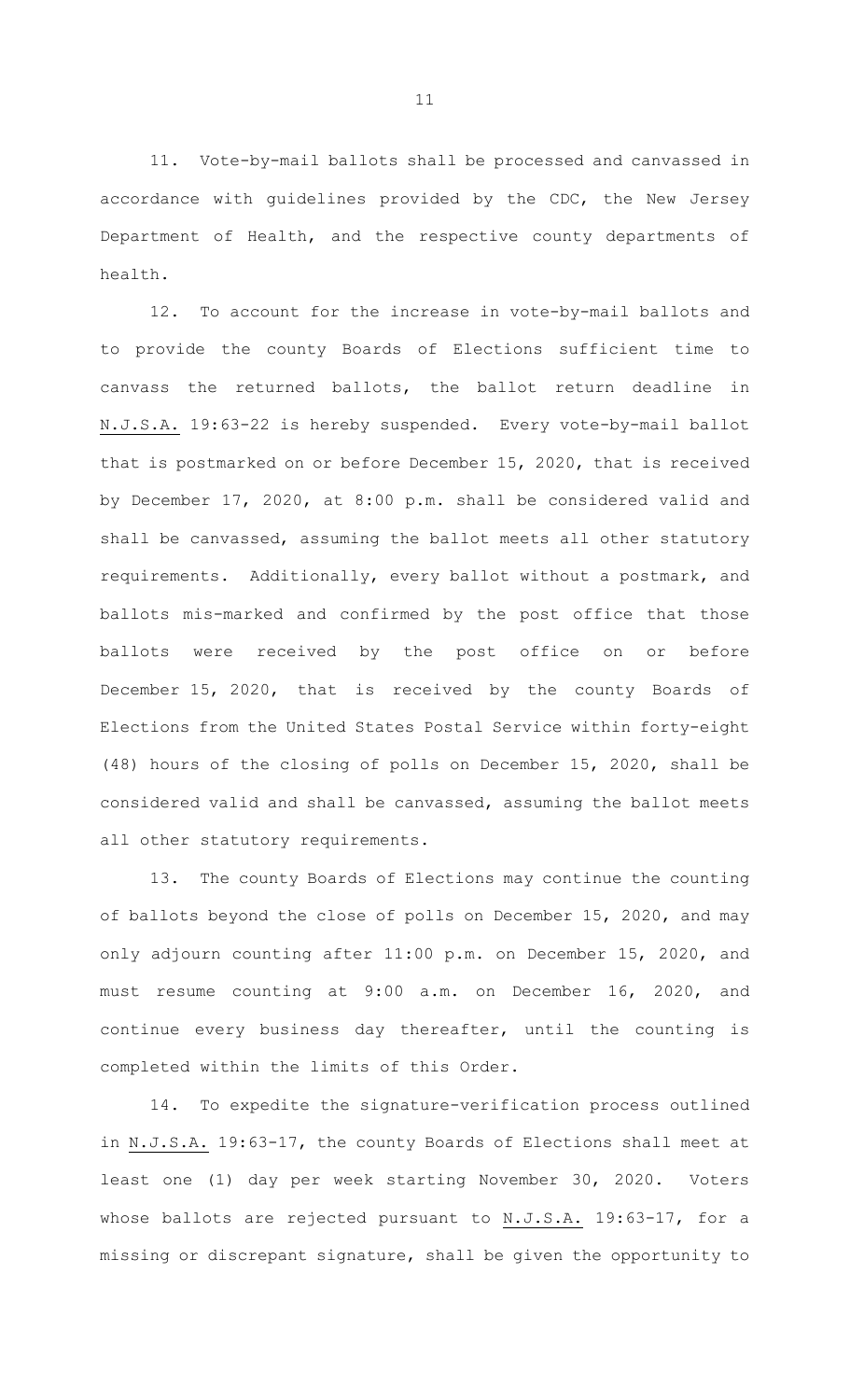cure the signature defect in accordance with procedures established by N.J.S.A. 19:63-17.

15. To allow for the signature verification and cure process, the certification deadline set forth in N.J.S.A. 40:45-16 is hereby suspended. The municipal clerk shall certify the results of the run-off election on December 30, 2020.

16. To allow for greater flexibility in obtaining poll workers, the county-resident requirement for poll workers set forth in N.J.S.A. 19:6-2 is hereby suspended.

17. Due to the limited number of polling places that will be open for the December 15, 2020 elections, the 1,000-foot limitation on the location of polling places set forth in N.J.S.A. 19:8-2 shall be suspended.

18. The Secretary of State shall establish other appropriate standards for ensuring that all voters with disabilities are able to exercise their right to vote in the December 15, 2020 run-off elections.

19. The Secretary of State and county and municipal election officials, as appropriate, shall coordinate with the United States Postal Service to facilitate proper delivery of ballots by the United States Postal Service.

20. County and municipal election officials, as appropriate, shall act to facilitate the public's understanding of the rules governing the December 15, 2020 run-off elections.

21. Any actions taken by the Secretary of State pursuant to this Order shall not be subject to the requirements of the Administrative Procedure Act, N.J.S.A. 52:14B-1 et seq.